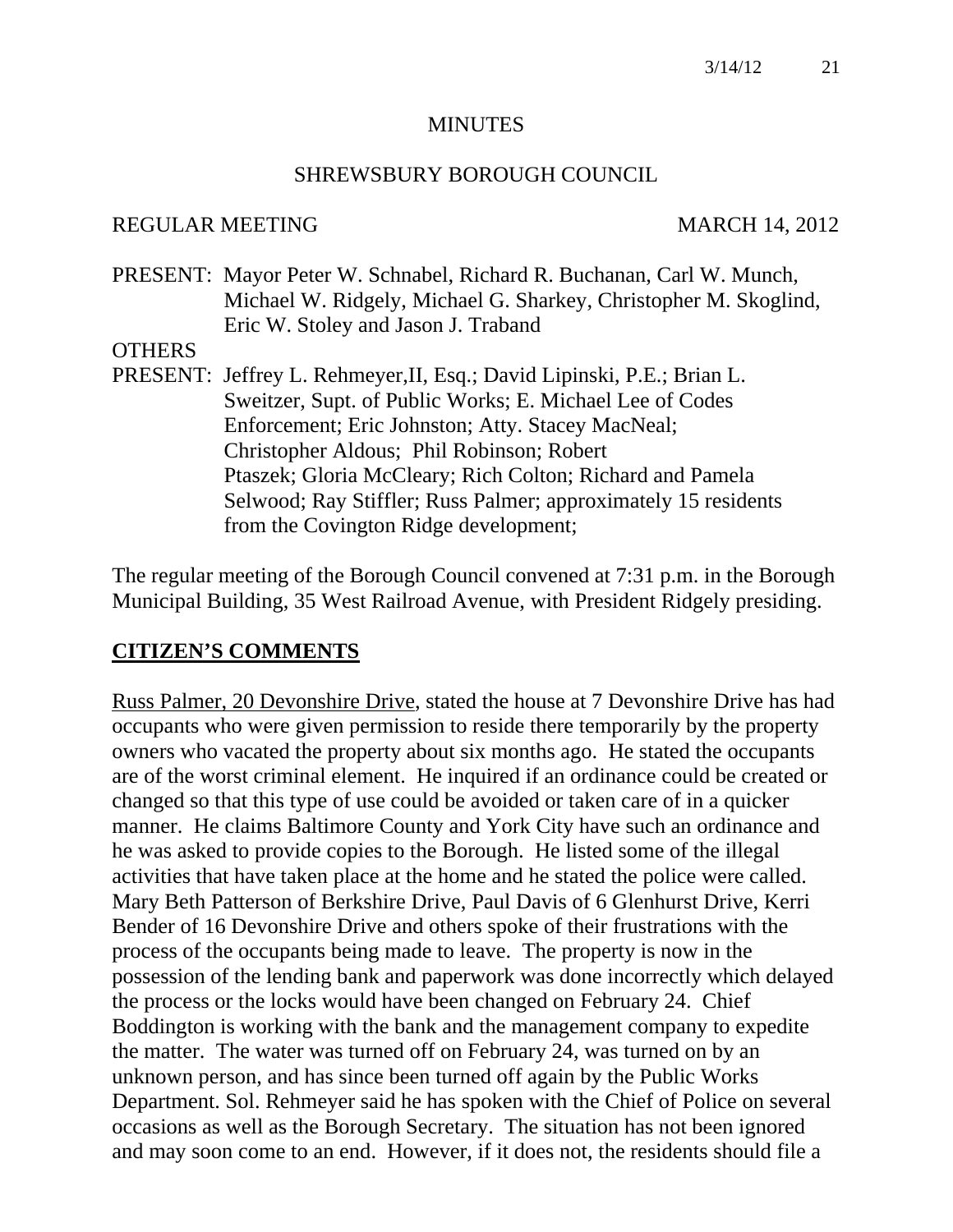written complaint which needs to be done before a civil action can be started against the bank; however, the occupants have certain rights. The ordinance mentioned by Russ Palmer that York City has in place has been challenged and in some cases overturned. The residents were reminded they should call 911 when they see an occurrence at this property.

#### Robert Ptaszek – Adopt a Stream

Mr. Ptaszek stated he would like to adopt a mile-long portion of the Trout Run tributary that starts at the Trout Run pump house at Shetland Drive. His efforts would be to pick up trash and remove any debris from the creek, no re-engineering of the creek. He has already cleared debris from portions to the west at 988 and 1132 Kratz Road in Shrewsbury Township. He has adopted several creek portions to maintain.

Council felt this is a worthwhile project and suggested that perhaps Boy Scouts could be involved in the work. He will be invited to attend the May 23 wellhead protection meeting.

#### Ray Stiffler, 10 South Hill Street

Mr. Stiffler was in attendance to hear the discussion on the proposed gymnastics use at 21 South Hill Street.

# **APPROVAL OF MINUTES**

The minutes of the February 8 meeting were approved by unanimous consent by those who were at the meeting.

# **APPROVAL OF EXPENDITURES AND REPORT OF ACCOUNTS**

C. Skoglind moved to approve the February, 2012, report of accounts. R. Buchanan seconded. The motion carried with all in favor.

## **BILL LIST**

The bill list for February was presented: General account: check numbers 11016 thru 11060; Water account: check numbers 4709 thru 4724; Sewer account: check numbers 4439 thru 4452; Highway Aid account: check numbers 855 and 856.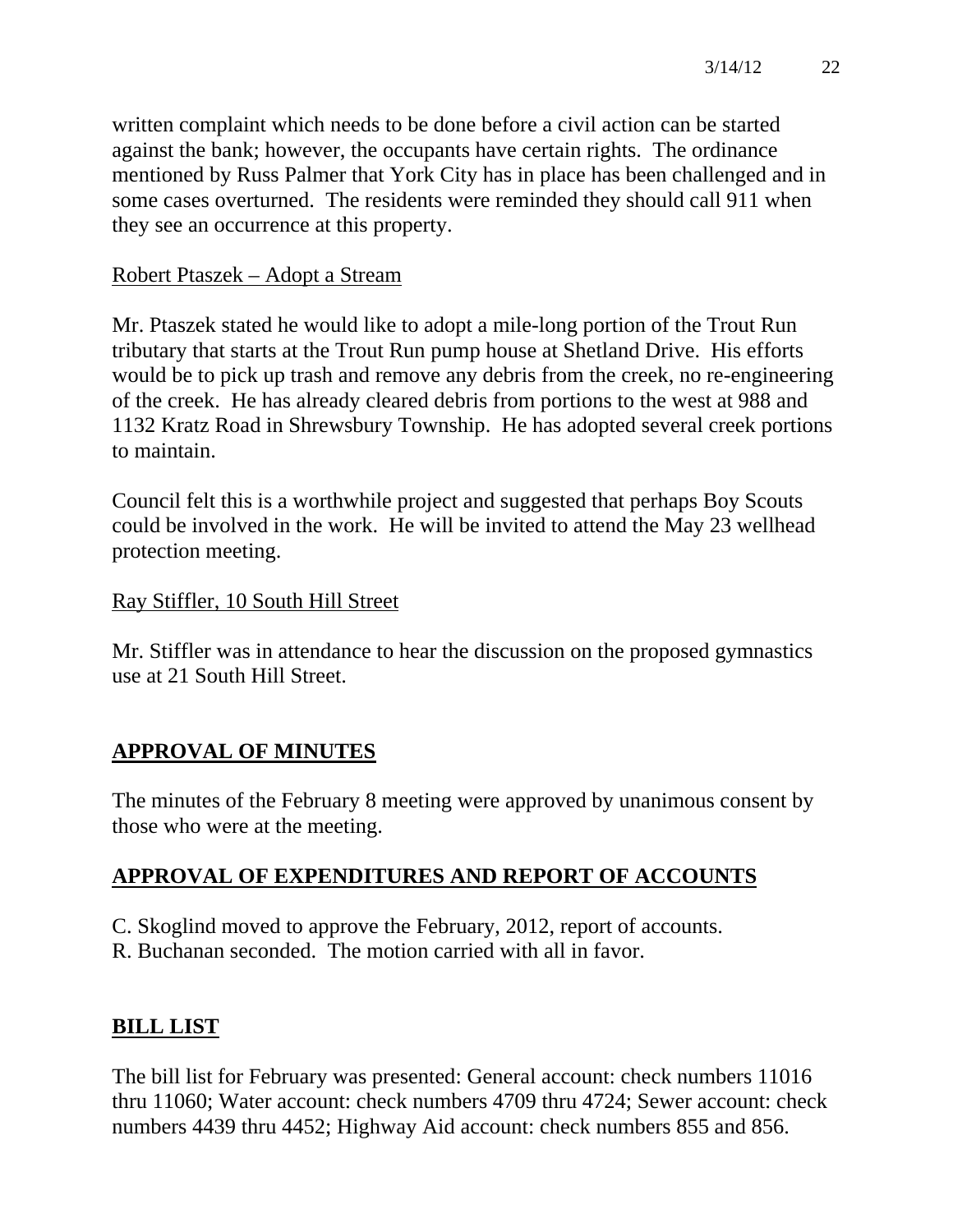- C. Skoglind moved to approve the February bill listing.
- E. Stoley seconded. The motion carried with all in favor.

# **PAYROLL REGISTER**

C. Skoglind moved to approve the February 6 and 20 payroll registers. M. Sharkey seconded. The motion carried with all in favor.

# **SUBDIVISION AND LAND DEVELOPMENT BUSINESS**

# 21 South Hill Street Concept Plan for Gymnastics Use

Attorney Stacey MacNeal and Christopher Aldous, of Gymnastics of York, were present. The concept plan was reviewed at the February 14 staff review meeting and the February 27 Planning Commission meeting. Attorney MacNeal and Solicitor Rehmeyer will now work on a formal agreement for this use only and the concept plan will be part of that agreement.

## Apple Tree Court (Millard McCleary Tract, Plank Road)

Eric Johnston, P.E. was present to say the owner does not want to extend Greenview Drive to join Plank Road across from Northbrook Lane. He also stated the Selwoods, of 13 Greenview Drive, no longer want the detention pond that is currently on their lot. One suggestion is to subdivide the pond from the Selwood's lot and add it to a lot in the Apple Tree Court development. Mr. Johnston said it would be a public dedication that the seven lot owners would take care of, not a home owners association. Mr. Johnston was told that Council would like a second access to the existing homes to the west and he stated he would re-draw the plan to show Greenview Drive extending to Foxtail Court.

## Amended Heathcote Glen II Preliminary Plan – Township Change

Phil Robinson was present to ask for signatures on the revised Heathcote Glen II Preliminary Plan as there was a change in the Township portion, the farmhouse is being subdivided from the remaining land. This is a courtesy review/approval by the Borough.

C. Skoglind moved that the amended preliminary plan be signed. J. Traband seconded.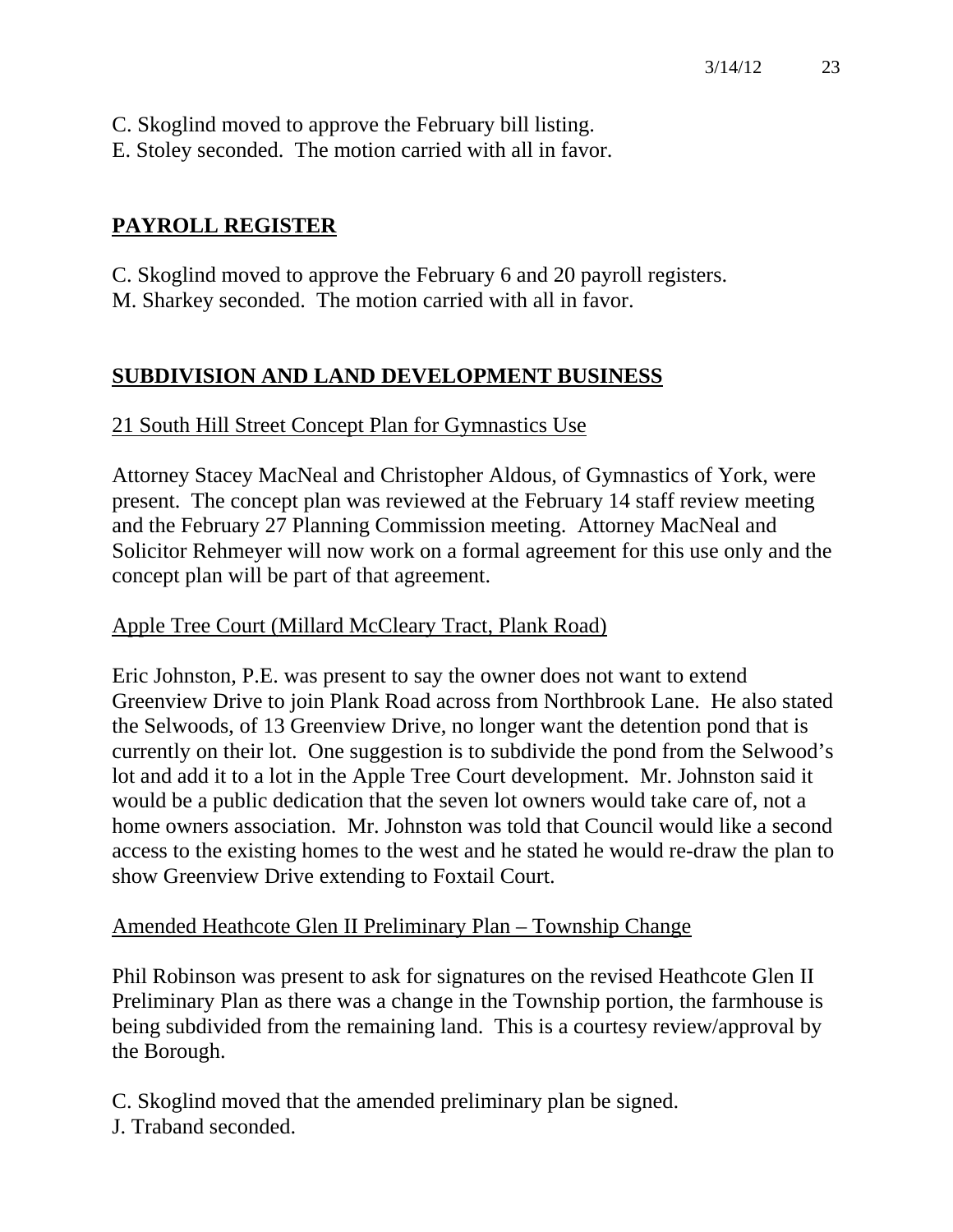The motion was amended and seconded to state there was no change in the Borough portion.

## **Southern Regional Police Department** – Richard R. Buchanan

Buck highlighted the report for January. A committee is reviewing the Police Commission's by-laws. The Commission goes by the name of Southern Police Commission and the name of the Police Department is the Southern Regional Police Department. After discussion, Council and Mayor Schnabel deemed it was not cost effective to change one to match the other with having to purchase new logos, stationery, etc. A letter was received from Brady Terrell of New Freedom Borough asking that the intergovernmental agreement be reviewed.

## **Codes Enforcement** – E. Michael Lee

## Henry, 133 South Main Street Judgment

A judgment was entered in the amount of \$2,636.00 and the Henrys are requesting to make payments monthly in the amount of \$200.00. A lien will be placed against the real estate as well.

M. Sharkey moved to accept the payment plan of the Henrys in the amount of \$200.00 per month starting in April.

C. Munch seconded. The motion was amended and seconded that in the event the property is sold, the balance will be paid in full.

#### 7 Devonshire Drive

Since the water service was terminated on February 24 at the request of the property owner at the time, it was discussed that perhaps the occupancy permit will be withdrawn. Since the home may be vacated by the weekend, Mike Lee and Sol. Rehmeyer will discuss this on Monday. Supt. Sweitzer was asked to place a heavy metal plate over the curbbox ditch.

## **Water & Sewer** – Richard R. Buchanan

## SRBC Permit Blouse and Smith Wells

R. Buchanan and B. Sweitzer had a teleconference with the Susquehanna River Basin Commission on February  $22<sup>nd</sup>$  about the permitting. The 72-hour pump test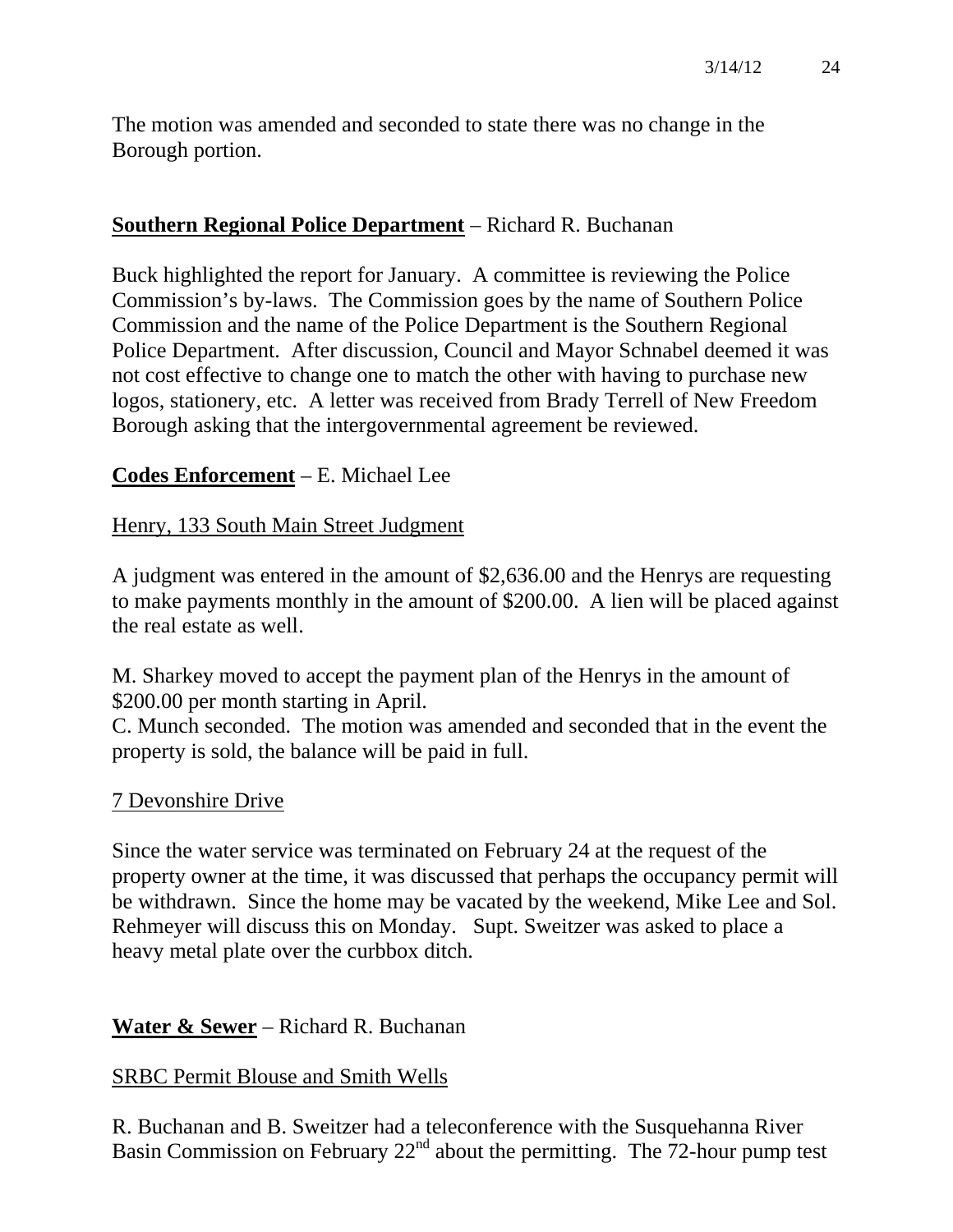is still the best solution to, hopefully, keep our current pumping rates. An extension was granted until April 12, 2012. One monitoring well agreement was returned signed and the other five property owners will be called and visited. Information is also expected from the US Fish and Wildlife Service.

#### New Freedom WWTP Budget

Eng. Holley, Eng. Lipinski and B. Sweitzer met to discuss New Freedom Borough's operating costs and capital improvement listing. The Borough pays 61.72% on capital projects and 46.37% on other expenses.

#### Water Rate Increase

The base rate will increase from \$19.90 to \$26.65 and the rest of the increase is spread over the tiers with those using in excess of 32,000 gallons a quarter paying \$6.82 per thousand gallons.

R. Buchanan moved to adopt Ordinance 2012-2 increasing the water rates. E. Stoley seconded. Roll call vote:

| <b>Buchanan</b> | yes, in favor |
|-----------------|---------------|
| Munch           | yes, in favor |
| Ridgely         | yes, in favor |
| Skoglind        | yes, in favor |
| Sharkey         | no, opposed   |
| Stoley          | yes, in favor |
| Traband         | yes, in favor |

There was discussion that the Council sets the water rates in the Borough and the Municipal Authority adopts the rates for sewer outside of the Borough.

#### **Public Roads & Lighting** – Eric W. Stoley

#### Street Sweeping

Ross Industries had the lowest cost at \$720.00 per day. Cleaning will take place from April  $2<sup>nd</sup>$  thru April  $13<sup>th</sup>$ .

#### Road Salt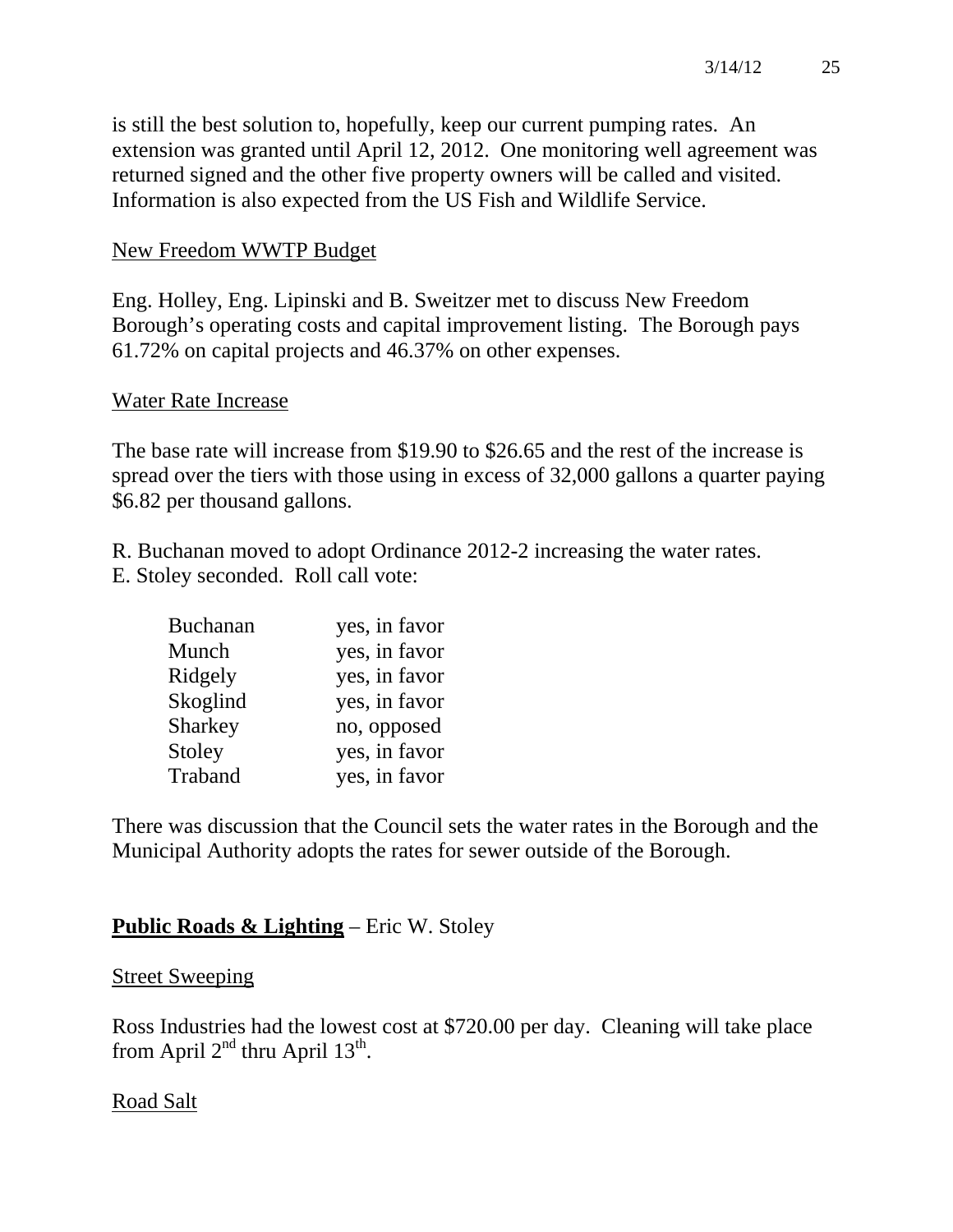Thirty-one tons need to be ordered to meet our salt purchase requirement for 2011- 12.

#### Traffic Counts

Correspondence was received that PennDOT will be seen doing traffic counts on area roads.

# **Public Lands, Buildings and Finance** – Christopher M. Skoglind

# **ENGINEER'S REPORT**

#### Stormwater Ordinance

Eng. Lipinski sent the proposed stormwater ordinance to Sol. Rehmeyer today.

## West Clearview Drive Drainage Swale

Supt. Sweitzer and Eng. Lipinski will look at the swale to see what needs to be done. Mr. Eyster is receptive to granting an easement.

# **SOLICITOR'S REPORT**

## **Executive Session**

An executive session was called at 9:52 p.m. to discuss a legal matter and a personnel matter. The meeting was reconvened at 10:27 p.m.

#### Solicitation Ordinance

A draft ordinance was presented for review. A request for identification will be added and a permit form should be prepared to give the applicant to show proof that he/she has registered with the Borough office. The ordinance will be advertised and could be adopted at the April meeting.

## Cable Services

Information was received from the Cohen Law Group that specializes in cable franchise renewal negotiations. The cost to the Borough would be \$8,900.00 and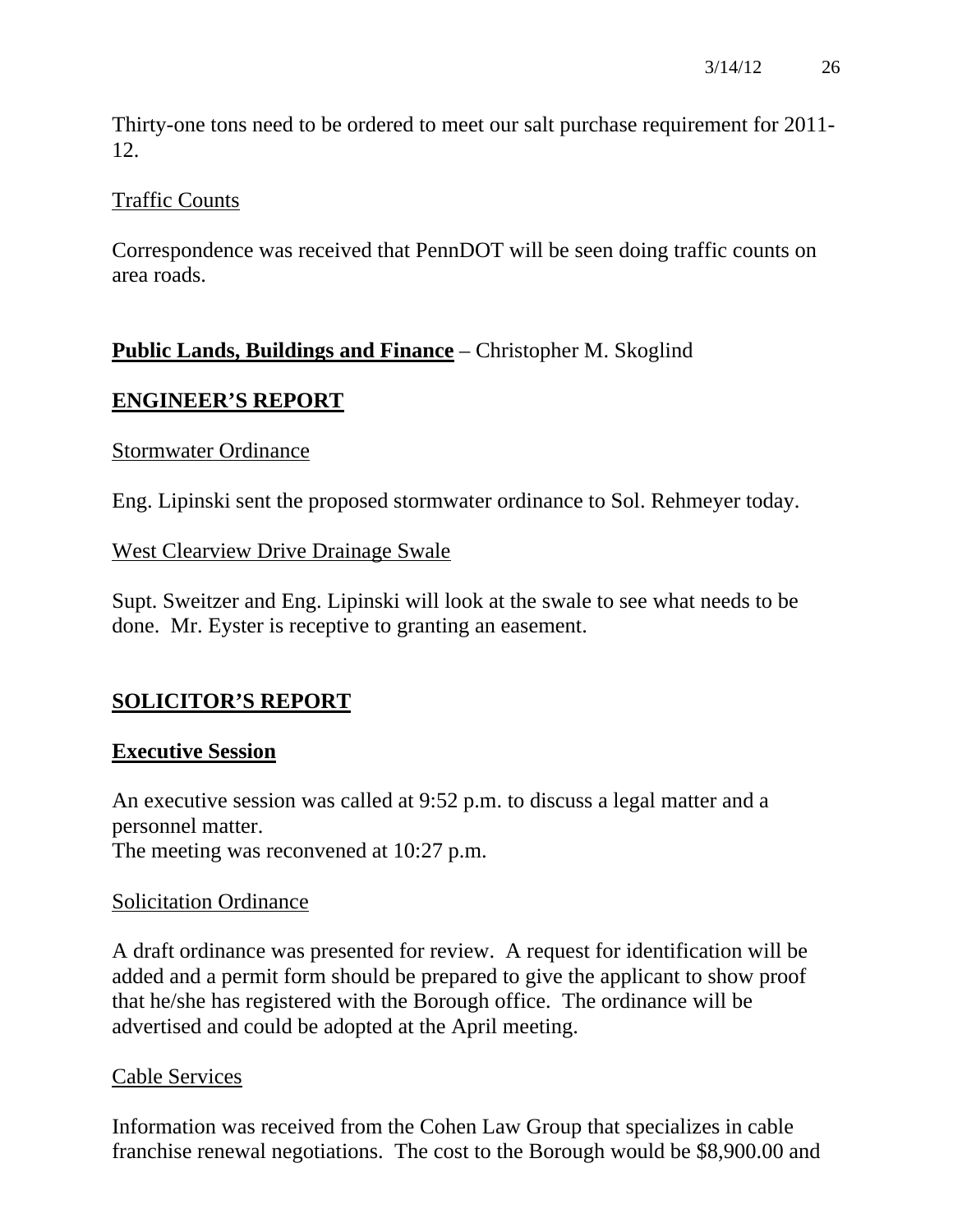would be off-set by a one-time grant from Comcast. There are other municipalities in the area whose franchise is up for renewal and the Borough could join this consortium. Free internet access will be asked for the Scout House during the negotiations.

M. Sharkey moved that the President be authorized to sign the letter that the Borough is joining the consortium for cable franchise renewal negotiations. C. Skoglind seconded. The motion carried with all in favor.

## PennDOT EDU Agreement

Sol. Rehmeyer will increase the frequency of requests to Assistant Counsel Sharp in order to get the discussion on potential projects moving forward.

#### **Public Safety, Welfare and Personnel** – Michael G. Sharkey

#### Leave of Absence

Doreen Smith is requesting to take an unpaid leave of absence for about two months and bookkeeper, Kim Dettinger, will fill in during that time.

M. Sharkey moved that Kim Dettinger fill in for Doreen Smith during Doreen's leave of absence at a rate of \$14.00 per hour with no benefits. E. Stoley seconded. The motion carried with all in favor.

#### New Employee

Baron Matthews, Jr. will begin on April  $2<sup>nd</sup>$ . Mr. Matthews has applied for his CDL permit on his own to get a head start. The Borough will reimburse Mr. Matthews for the application costs.

## **Secretary's Report** – Cindy L. Bosley

## York County Borough's Association Meeting

The next meeting is on March 22.

## **York Area Tax Bureau** – Michael G. Sharkey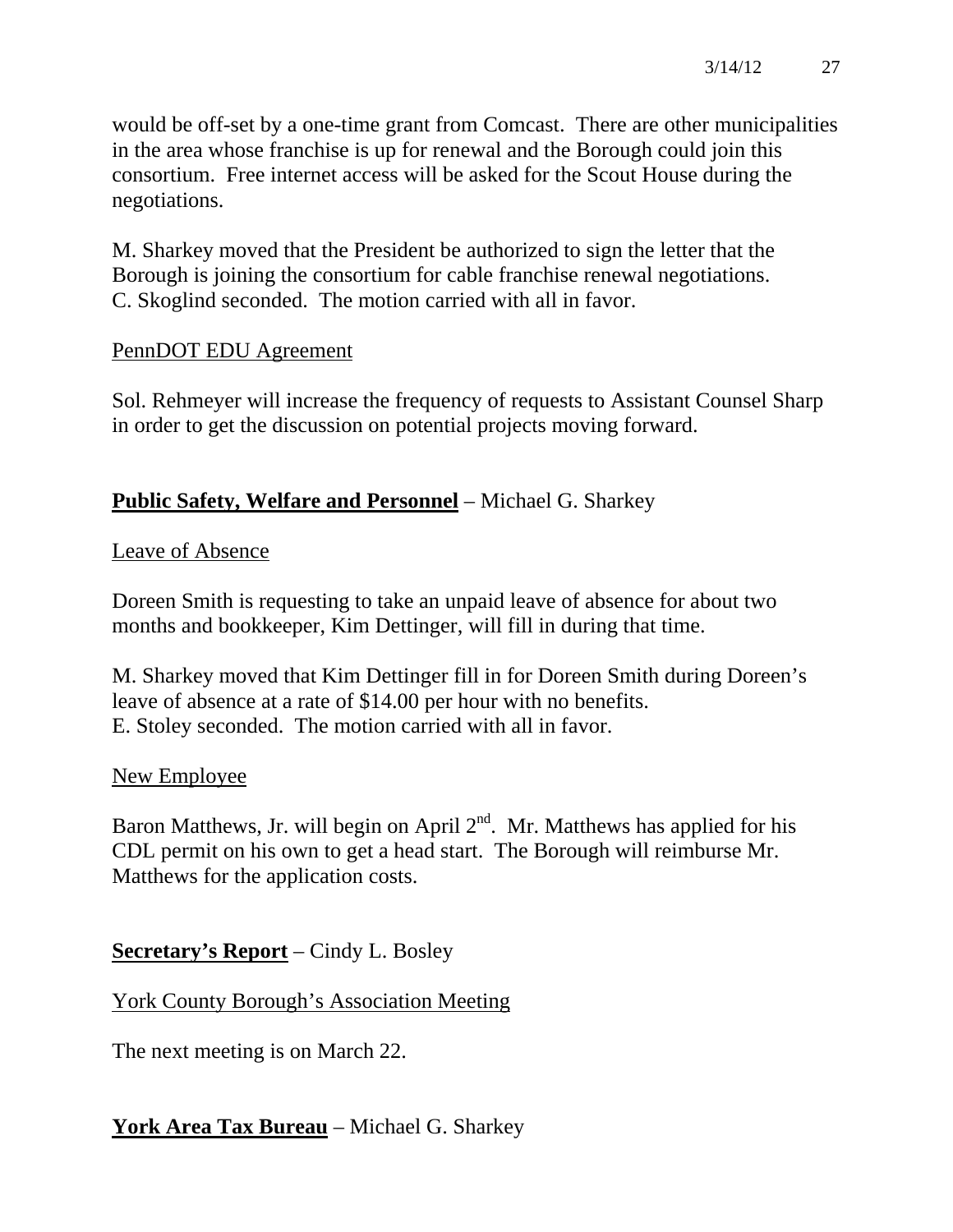M. Sharkey reported the next meeting is in April.

## **Subdivision, Land Development & Zoning** – Eric W. Stoley

11 Onion Boulevard Land Development Plan

A land development plan to add a metal office building at 11 Onion Boulevard was reviewed at the March 13 staff meeting. The plan will be back at staff review on April 10.

#### **Planning Commission/Regional Planning Commission** – Eric W. Stoley

#### Planning Commission Re-Appointment

C. Skoglind moved to ratify the re-appointment of Jessica Buck on the Planning Commission with the term ending July, 2013. M. Sharkey seconded. The motion carried with all in favor.

#### **UNFINISHED BUSINESS**

#### **NEW BUSINESS**

#### PSAB Annual Conference

E. Stoley moved that two delegates attend the annual PSAB conference again this year.

R. Buchanan seconded. The motion carried with all in favor.

#### PSAB Webinar

M. Sharkey stated he would like to view the PSAB webinar on Electronic Communication Liabilities on March 20. It will be viewed at the municipal building and all of Council can attend.

#### **COMMUNICATIONS**

#### Meeting with Shrewsbury Township Chairman